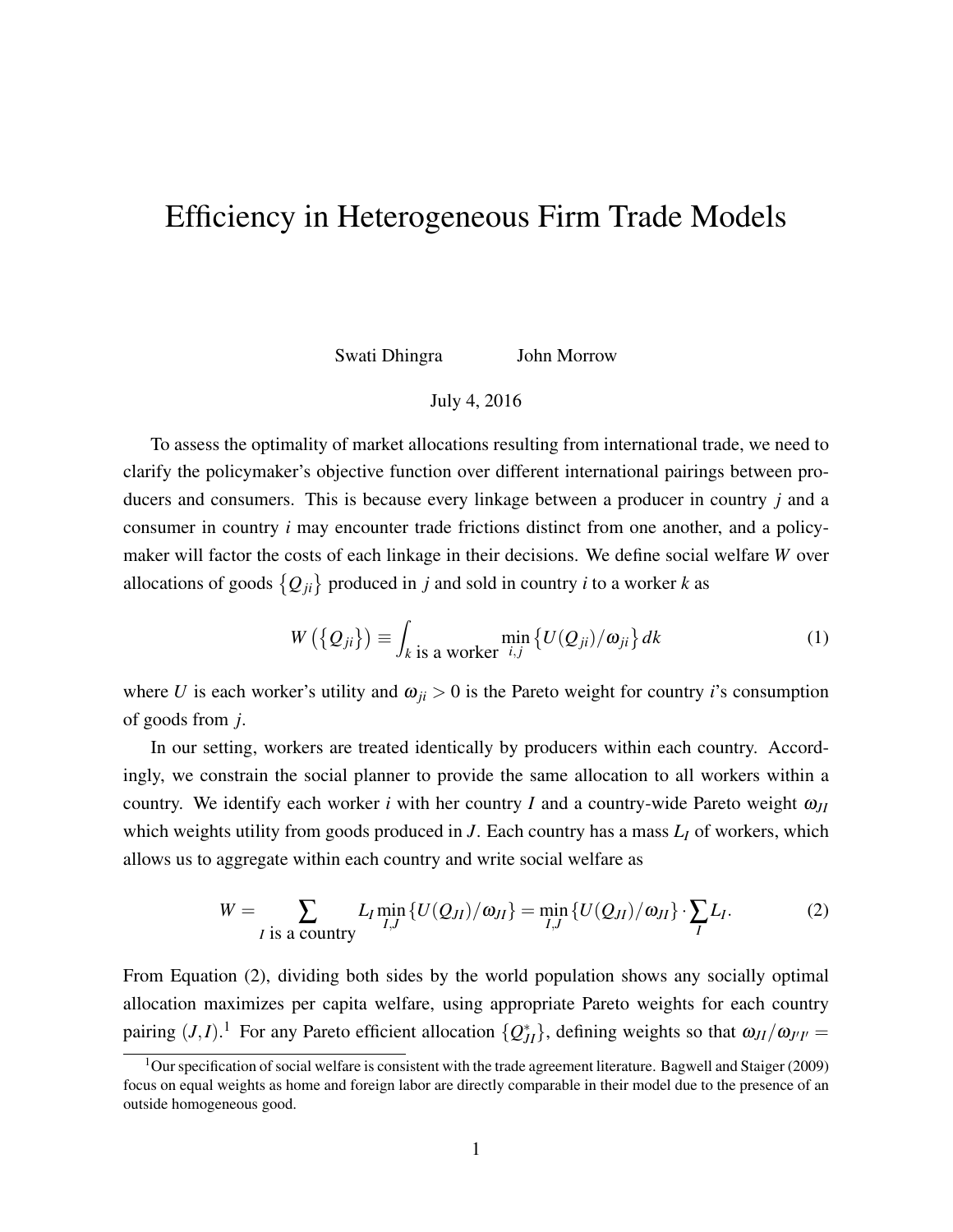$U(Q_{JI}^*)/U(Q_{J}^*)$  $J'_{I'}$  shows  ${Q_{JI}^*}$  must maximize *W* (otherwise a Pareto improvement is possible). Since every Pareto efficient allocation corresponds to some set of weights  $\{\omega_{ji}\}$ , ranging over all admissible weights  $\{\omega_{JI}\}$  sweeps out the Pareto frontier of allocations in which there is a representative worker for each country. Thus, any market allocation can be evaluated for Pareto efficiency in the usual way using Equation [\(2\)](#page-0-0).

Proposition. *Every market equilibrium of identical open Melitz economies with trade frictions is socially optimal.*

*Proof.* Following the discussion of social welfare under trade, we will show that the market allocation is Pareto efficient. Concretely, the products that *j* produces and are consumed by *i* are a triple  $Q_{ji} = \left(M^{ji}_{e}, c^{ji}_{d}\right)$  $\int_{d}^{ji}$ , *q<sub>ji</sub>*</sub> which provides welfare of  $U(Q_{ji}) \equiv M_e^{ji} L_i \int_0^{c_d^{ji}} (q_{ji}(c))^p g(c)dc$ . As laid out in the definition of social welfare, these *j* and *i* are representative, and the optimal allocation is one that maximizes  $W \equiv \min_{i,j} \{ U(Q_{ji})/\omega_{ji} \}$  for some Pareto weights  $\{\omega_{ji}\}.$ Since labor is not mobile and resources are symmetric  $(L_j = L$  for all *j*), one can maximize *W* by considering the goods produced by each country *j* separately. Accordingly, fix  $j = 1$  so maximizing *W* amounts to maximizing

<span id="page-1-0"></span>
$$
W^{1} \equiv \min_{i} \{ U(Q_{1i})/\omega_{1i} \}.
$$
 (3)

Since U is increasing (if every element of a product vector  $Q'$  is strictly greater than a product vector Q then  $U(Q') > U(Q)$ ) it is easy to see that any  ${Q_1^*}$  $\binom{*}{1i}$  that maximizes  $W^1$  is characterized exactly by simultaneously being on the Pareto frontier while  $U(Q_{1i})/U(Q_{1j}) = \omega_{1i}/\omega_{1j}$ . Since Equation [\(3\)](#page-1-0) is difficult to deal with directly, we will now maximize an additive social welfare function  $\mathcal{W}^1 \equiv U(Q_{11}) + \sum_{i>1} U(Q_{1i})$ . This is because any allocation which maximizes  $\mathcal{W}^1$ must be Pareto efficient, as any Pareto improvement increases  $\mathcal{W}^1$ . Since the Pareto weights are free, at any maximum  $\{Q_1^*\}$  $\{a_{1i}\}\}$  we may set  $\omega_{1i} \equiv U(Q_1^*)$  $_{1i}^*$ ) so that  $\{Q_1^*$  $_{1i}^{*}$ } maximizes Equation [\(3\)](#page-1-0).

 $\mathcal{W}^1$  must be maximized subject to a joint cost function  $C({Q_{1i}})$  we now detail. For brevity define the two "max" terms  $\overline{M} \equiv \max_j \{ M_e^{1j} \}$  and  $\overline{c} \equiv \max_j \{ c_d^{1j} \}$  $d \}<sub>d</sub>$  and the "fixed" cost function  $C_f(\overline{M}, \overline{c}) \equiv \overline{M}(f_e + G(\overline{c})f)$  which is incurred from fixed costs at home. Next define "variable" costs at home  $C_1(Q_{11})$  and abroad  $C_j(Q_{1j})$  by

$$
C_1 \equiv M_e^{11} L \int_0^{c_d^{11}} c q_{11}(c) g(c) dc \quad \text{and} \quad C_j \equiv M_e^{1j} \int_0^{c_d^{1j}} \left( L \tau c q_{1j}(c) + f_x \right) g(c) dc
$$

where  $\tau = \tau_{ji}$  denotes the symmetric transport cost. Then total costs are given by  $C({Q_{1i}})$  =  $C_f(\overline{M}, \overline{c}) + C_1(Q_{11}) + \sum_{j>1} C_j(Q_{1j}).$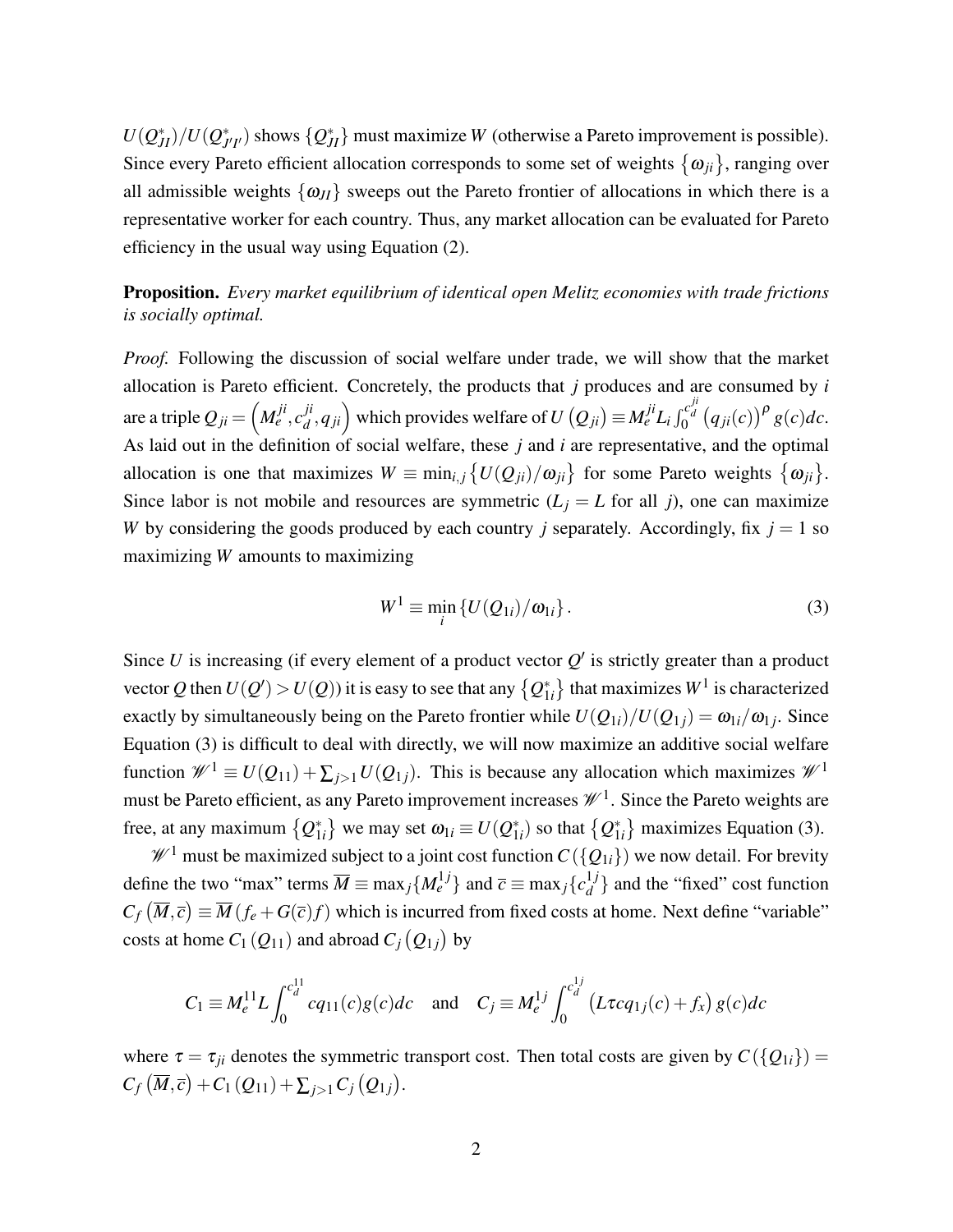Now fix  $\left\{ M_e^{1j} \right\}$  and  $\left\{ c_d^{1j} \right\}$ *d* which fixes  $C_f$ . Also fix some allocation of labor across variable costs, say  $\{\mathscr{L}_j\}$ , with  $C_f + \sum \mathscr{L}_j = L$ , that constrain  $C_j \leq \mathscr{L}_j$ . We may then maximize each  $U(Q_{1j})$  subject to the constraint  $C_j \leq \mathcal{L}_j$  separately and we may assume WLOG that each  $\mathcal{L}_j > 0$ .<sup>[2](#page-0-1)</sup> As in the argument for the closed economy, sufficient conditions for maximization with  $\left\{ M_e^{1j} \right\}$  and  $\left\{ c_d^{1j} \right\}$ *d* o fixed are

<span id="page-2-1"></span><span id="page-2-0"></span>
$$
q_{11}^*(c) = c^{1/(\rho - 1)} \mathcal{L}_1 / M_e^{11} L R(c_d^{11}), \tag{4}
$$

$$
q_{1j}^*(c) = c^{1/(\rho-1)}[\mathcal{L}_j/M_e^{1j} - f_x G(c_d^{1j})]/LR(c_d^{1j})\tau.
$$
 (5)

Having found the optimal quantities of Equations [\(4](#page-2-0)[-5\)](#page-2-1) in terms of finite dimensional variables, we now prove existence of an optimal allocation. Note that for any fixed pair  $(M,\bar{c})$ , the remaining choice variables are restricted to a compact set  $K(\overline{M}, \overline{c})$  so that continuity of the objective function (by defining  $U(Q_{1j}) = 0$  when  $\mathcal{L}_j = 0$ ) guarantees existence of a solution and we denote the value of  $\mathcal{W}^1$  at the maximum by  $S(\overline{M}, \overline{c})$ . In fact,  $K(\overline{M}, \overline{c})$  can be shown to be a continuous correspondence, so by the Theorem of the Maximum  $S(\overline{M}, \overline{c})$  is continuous on  $C_f^{-1}$  $f^{\text{-}1}([0,L])$  [\(Berge and Karreman, 1963\)](#page-3-1). Since  $C_f$  is continuous,  $C_f^{-1}$  $f^{\text{-}1}([0,L])$  is compact and therefore a global max of  $S(\overline{M}, \overline{c})$  exists. Therefore there is an allocation that maximizes  $\mathcal{W}^1$ which we now proceed to characterize.

Now evaluating welfare at the quantities of Equations [\(4](#page-2-0)[-5\)](#page-2-1) yield respectively

<span id="page-2-3"></span><span id="page-2-2"></span>
$$
U(Q_{11}) = R(c_d^{11})^{1-\rho}L^{1-\rho}M_e^{11} \left(\mathcal{L}_1/M_e^{11}\right)^{\rho},\tag{6}
$$

$$
U(Q_{1j}) = R(c_d^{1j})^{1-\rho}L^{1-\rho}M_e^{1j}\left(\mathcal{L}_j/M_e^{1j} - f_xG(c_d^{1j})\right)^{\rho}\tau^{-\rho}.
$$
 (7)

Equation [\(6\)](#page-2-2) is increasing in both  $M_e^{11}$  and  $c_d^{11}$  so it follows that at any optimum,  $M_e^{11*} = \overline{M}$  and  $c_d^{11*} = \overline{c}$ . Equation [\(7\)](#page-2-3) is first increasing in  $M_e^{1j}$ , attains a critical point at  $(1 - \rho) \mathcal{L}_j / f_x G(c_d^{1j})$  $\binom{1}{d}$ and is then decreasing, so optimal  $M_e^{1j*} = \min \left\{ (1-\rho) \mathcal{L}_j / f_x G(c_d^{1j}) \right\}$  $\left\{\frac{1}{d}$ ,  $\overline{M}\right\}$ . If  $c_d^{1j*} < \overline{c}$  then the first order necessary condition implies

$$
M_e^{1j} = (1-\rho)\mathscr{L}_j/f_x\left(\rho R(c_d^{1j})/\left(c_d^{1j}\right)^{\rho/(\rho-1)} + (1-\rho)G(c_d^{1j})\right) < (1-\rho)\mathscr{L}_j/f_xG(c_d^{1j})
$$

so  $c_d^{1j*} < \overline{c}$  implies  $M_e^{1j*} = \overline{M}$  and  $M_e^{1j*} < \overline{M}$  implies  $c_d^{1j*} = \overline{c}$ . Ruling out the latter case,  $M_e^{1j*} <$ 

<sup>&</sup>lt;sup>2</sup>If  $\mathcal{L}_j = 0$  for all *j* then autarkic allocations are optimal, and as shown above the optimal autarkic allocation coincides with the market. Any set of exogenous parameters which result in trade imply welfare beyond autarky, so if countries trade in the market equilibrium,  $\mathcal{L}_j = 0$  for all *j* cannot be optimal. Inada type conditions on  $U(Q_{1j})$ imply that if it is optimal to have at least one  $\mathcal{L}_j > 0$  then all  $\mathcal{L}_j$  are  $> 0$ .